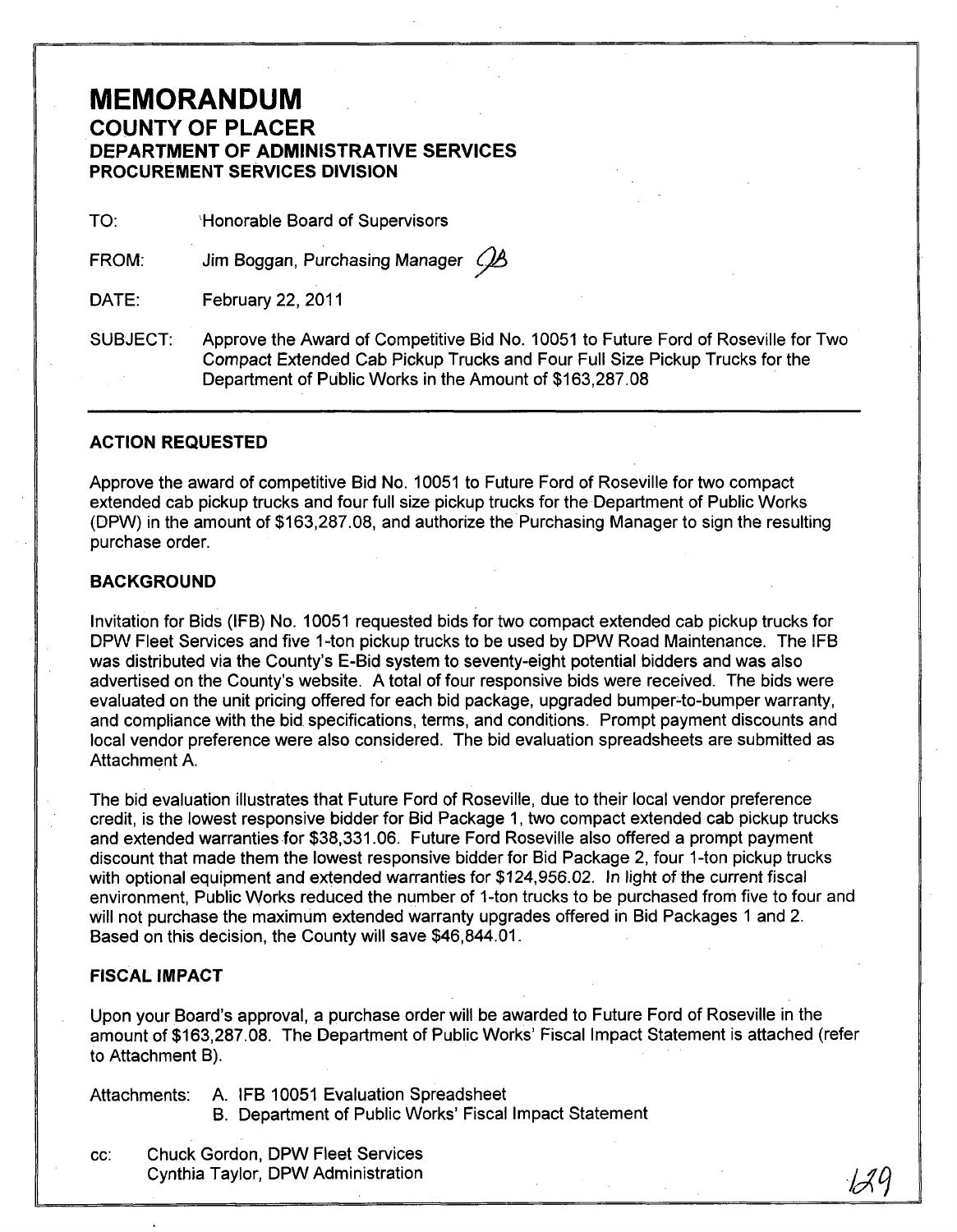

### COUNTY OF PLACER, AUBURN, CA

 $\bar{\mathcal{A}}$ 

 $\sim$ 

#### **BID EVALUATION & AWARD RECOMMENDATION**

| Title:                                                                                                                            | Bid No.<br>Due Date:                                         | 10051<br>Pickup Trucks (Partial Re-Bid of Bid No. 10030)<br>1/31/11                                                                                                                                   |                                                                                                                                                    | Phone:                                                                      | <b>Buyer Name:</b><br><b>Estimated Award Date:</b><br>- Recommended award                                                                                     |                                                                              | Jon Manning<br>530-889-4290<br>2/22/11                                                                                                                 |                                                                                     |                                                                                                                                                        |                                                                                     |                  |
|-----------------------------------------------------------------------------------------------------------------------------------|--------------------------------------------------------------|-------------------------------------------------------------------------------------------------------------------------------------------------------------------------------------------------------|----------------------------------------------------------------------------------------------------------------------------------------------------|-----------------------------------------------------------------------------|---------------------------------------------------------------------------------------------------------------------------------------------------------------|------------------------------------------------------------------------------|--------------------------------------------------------------------------------------------------------------------------------------------------------|-------------------------------------------------------------------------------------|--------------------------------------------------------------------------------------------------------------------------------------------------------|-------------------------------------------------------------------------------------|------------------|
| Name of Firm<br>City/State                                                                                                        |                                                              |                                                                                                                                                                                                       | <b>Hansel Ford Lincoln Mercury</b><br>Santa Rosa, CA                                                                                               |                                                                             | <b>Auburn Ford</b><br>Auburn, CA                                                                                                                              |                                                                              | <b>Future Ford of Roseville</b><br>Roseville, CA                                                                                                       |                                                                                     | <b>Winner Chevrolet</b><br>Colfax, CA                                                                                                                  |                                                                                     |                  |
| Telephone<br>Fax Number                                                                                                           |                                                              |                                                                                                                                                                                                       | 707-543-7430<br>707-573-9218                                                                                                                       |                                                                             | 530-823-6591<br>530-823-1535                                                                                                                                  |                                                                              | 916-969-0822<br>916-786-2670                                                                                                                           |                                                                                     | 530-346-8313<br>530-346-8407                                                                                                                           |                                                                                     |                  |
| <b>FOB</b><br>Delivery Time<br>$\ddot{\circ}$                                                                                     |                                                              |                                                                                                                                                                                                       | Destination<br>60 days ARO                                                                                                                         |                                                                             | Destination<br>42-56 days ARO                                                                                                                                 |                                                                              | Destination<br>42-56 days ARO                                                                                                                          |                                                                                     | Destination<br>56-70 days ARO                                                                                                                          |                                                                                     |                  |
| LVP Certified? (1)<br>Invoice Terms <sup>(2)</sup><br><b>PACKAGE 1 - COMPACT PICKUP TRUCKS</b>                                    |                                                              |                                                                                                                                                                                                       | No<br>Net 30                                                                                                                                       |                                                                             | No<br><b>Net 30</b>                                                                                                                                           |                                                                              | Yes.<br>\$500.00 discount per vehicle for<br>payment within 20 days                                                                                    |                                                                                     | Yes<br><b>Net 30</b>                                                                                                                                   |                                                                                     |                  |
| item <br>No.                                                                                                                      |                                                              | Item Description                                                                                                                                                                                      | Qty                                                                                                                                                | Unit Price                                                                  | Extension                                                                                                                                                     | Unit Price                                                                   | Extension                                                                                                                                              | Unit Price                                                                          | Extension                                                                                                                                              | Unit Price                                                                          | Extension        |
|                                                                                                                                   |                                                              | 1.1 Compact Extended Cab Pickup Truck, 2 WD<br>Model Offered:                                                                                                                                         | $\overline{2}$                                                                                                                                     | 16.007.00<br>Ford R1E                                                       | 32.014.00                                                                                                                                                     | 16,526.00<br>Ford R1E                                                        | 33,052.00                                                                                                                                              | 16.985.48<br>Ford R1E                                                               | 33,970.96                                                                                                                                              | 16.985.00<br>2011 Chevrolet Colorado Ext. Cab                                       | 33.970.00        |
| (1) Local Vendor Preference is granted to those firms who file an<br>LVP Affidavit with the County prior to the close of the bid. |                                                              |                                                                                                                                                                                                       | Subtotal<br>8.25% Sales Tax<br><b>CA Tire Fees</b>                                                                                                 | 32.014.00 Subtotal                                                          | 2,641.16 8.25% Sales Tax<br>17.50 CA Tire Fees                                                                                                                | 33.052.00 Subtotal                                                           | 2.726.79 8.25% Sales Tax<br>17.50 CA Tire Fees                                                                                                         | 33.970.96 Subtotal                                                                  | 2,802.60 8.25% Sales Tax<br>17.50 CA Tire Fees                                                                                                         | 33,970.00<br>2,802.53<br>17.50<br>36,790.03                                         |                  |
|                                                                                                                                   | (2) Invoice Terms of less than 10 days cannot be considered. |                                                                                                                                                                                                       |                                                                                                                                                    | <b>Bid Total</b><br>LVP<br>Prompt Pay Disc                                  | 34,672.66 Bid Total                                                                                                                                           | $0.00$ LVP<br>0.00 Prompt Pay Disc                                           | 35,796,29 Bid Total                                                                                                                                    | $0.00$ LVP<br>0.00 Prompt Pay Disc                                                  | 36,791.06 Bid Total<br>1.839.55 LVP                                                                                                                    | 1,000.00 Prompt Pay Disc                                                            | 1,839.50<br>0.00 |
|                                                                                                                                   |                                                              | <b>WARRANTY UPGRADE</b><br>1.2 Bumper-to-Bumper 75,000 Mile Warranty                                                                                                                                  | $\overline{2}$                                                                                                                                     | 1,275.00                                                                    | 2,550.00                                                                                                                                                      | 1,070.00                                                                     | 2,140.00                                                                                                                                               | 770.00                                                                              | 1,540.00                                                                                                                                               | 1,100.00                                                                            | 2,200.00         |
|                                                                                                                                   |                                                              |                                                                                                                                                                                                       |                                                                                                                                                    | <b>Ref. Price</b>                                                           | \$37,222.66                                                                                                                                                   | <b>Ref. Price</b>                                                            | \$37,936.29                                                                                                                                            | <b>Ref. Price</b>                                                                   | \$35,491.51                                                                                                                                            | Ref. Price                                                                          | \$37,150.52      |
|                                                                                                                                   |                                                              | WARRANTY UPGRADE/OPTIONAL EQUIPMENT                                                                                                                                                                   |                                                                                                                                                    | <b>Unit Price</b>                                                           | Extension                                                                                                                                                     | <b>Unit Price</b>                                                            | Extension                                                                                                                                              | <b>Unit Price</b>                                                                   | Extension                                                                                                                                              | Unit Price                                                                          | Extension        |
|                                                                                                                                   |                                                              | 1.3 Warranty Cost to Upgrade to Max. Ext. Warranty                                                                                                                                                    | 0                                                                                                                                                  | 2,365.00                                                                    | 0.00                                                                                                                                                          | 1,840.00                                                                     | 0.00                                                                                                                                                   | 1,640,00                                                                            | 0.00                                                                                                                                                   | 1,450.00                                                                            | 0.00             |
|                                                                                                                                   |                                                              | 1.4 Cost to Install Bluetooth System                                                                                                                                                                  | $\overline{2}$                                                                                                                                     | No Bid                                                                      | 0.00                                                                                                                                                          | No Bid                                                                       | 0.00                                                                                                                                                   | No Bid                                                                              | 0.00                                                                                                                                                   | 375.00                                                                              | 750.00           |
|                                                                                                                                   |                                                              |                                                                                                                                                                                                       |                                                                                                                                                    | Subtotal                                                                    |                                                                                                                                                               | 0.00 Subtotal                                                                |                                                                                                                                                        | 0.00 Subtotal                                                                       |                                                                                                                                                        | 0.00 Subtotal                                                                       | 750,00           |
|                                                                                                                                   |                                                              |                                                                                                                                                                                                       |                                                                                                                                                    | 8.25% Sales Tax                                                             |                                                                                                                                                               | $0.00$ 8.25% Sales Tax                                                       |                                                                                                                                                        | $0.00$ 8.25% Sales Tax                                                              |                                                                                                                                                        | $0.00$ 8.25% Sales Tax                                                              | 61.88            |
|                                                                                                                                   |                                                              |                                                                                                                                                                                                       | LVP                                                                                                                                                |                                                                             | $0.00$ LVP                                                                                                                                                    |                                                                              | 0.00LVP                                                                                                                                                |                                                                                     | 0.00LVP                                                                                                                                                | 37.50                                                                               |                  |
|                                                                                                                                   |                                                              |                                                                                                                                                                                                       | Prompt Pay Disc                                                                                                                                    |                                                                             | 0.00 Prompt Pay Disc                                                                                                                                          |                                                                              | 0.00 Prompt Pay Disc                                                                                                                                   |                                                                                     | 0.00 Prompt Pay Disc                                                                                                                                   | 0.00ll                                                                              |                  |
|                                                                                                                                   | Policy Manual Section 1.2(f)                                 | - LVP Credit cannot exceed \$5,000.00 in accordance with Purchasing                                                                                                                                   |                                                                                                                                                    | <b>Ref. Price + Warranty</b><br><b>Upgrade &amp; Optional</b><br>Equipment: |                                                                                                                                                               | <b>Ref. Price + Warranty</b><br>\$37,222.66 Upgrade & Optional<br>Equipment: |                                                                                                                                                        | <b>Ref. Price + Warranty</b><br>\$37,936.29 Upgrade & Optional<br><b>Equipment:</b> |                                                                                                                                                        | <b>Ref. Price + Warranty</b><br>\$35,491.51 Upgrade & Optional<br><b>Equipment:</b> | \$37,924.90      |
| TOTAL PURCHASE ORDER COST:                                                                                                        |                                                              |                                                                                                                                                                                                       |                                                                                                                                                    |                                                                             | \$37,222.66                                                                                                                                                   |                                                                              | \$37,936.29                                                                                                                                            |                                                                                     | \$38.331.06                                                                                                                                            |                                                                                     | \$39,801.90      |
|                                                                                                                                   |                                                              | (Total Purchase Order Cost includes 8.25% Sales Tax, CA Tire<br>Fees, and Selected Upgrades. Local Vendor Preference and<br>Prompt Payment Discounts are not included in the purchase<br>order cost.) |                                                                                                                                                    |                                                                             |                                                                                                                                                               |                                                                              |                                                                                                                                                        |                                                                                     |                                                                                                                                                        |                                                                                     |                  |
|                                                                                                                                   |                                                              |                                                                                                                                                                                                       | \$0 Deductible, Bumper-to-Bumper<br>Warranty is 6 year/75,000 mile ESP<br>Premium Care warranty. Max. Ext.<br>Warranty is 7 year/125,000 mile, \$0 |                                                                             | \$0 Deductible, Bumper-to-Bumper<br>Warranty is 6 year/75,000 mile Extra<br>Care warranty. Max. Ext. Warranty is 7<br>vear/125.000 mile, \$0 deductible Extra |                                                                              | \$0 Deductible, Bumper-to-Bumper<br>Warranty is 6 year/75,000 mile warranty.<br>Max. Ext. Warranty is 7 year/125,000<br>mile, \$0 deductible warranty. |                                                                                     | \$0 Deductible, Bumper-to-Bumper<br>Warranty is 6 year/75,000 mile warranty.<br>Max. Ext. Warranty is 7 year/100,000<br>mile, \$0 deductible warranty. |                                                                                     |                  |

2/2/2011

130

deductible Premium Care warranty.

 $\sim$ 

Care warranty.

 $\sim 10^7$ 

 $\label{eq:1} \begin{split} \text{supp} \left( \mathcal{L} \right) & = \text{supp} \left( \mathcal{L} \right) \text{supp} \left( \mathcal{L} \right) \\ & = \text{supp} \left( \mathcal{L} \right) \text{supp} \left( \mathcal{L} \right) \text{supp} \left( \mathcal{L} \right) \\ & = \text{supp} \left( \mathcal{L} \right) \text{supp} \left( \mathcal{L} \right) \text{supp} \left( \mathcal{L} \right) \text{supp} \left( \mathcal{L} \right) \\ & = \text{supp} \left( \mathcal{L} \right$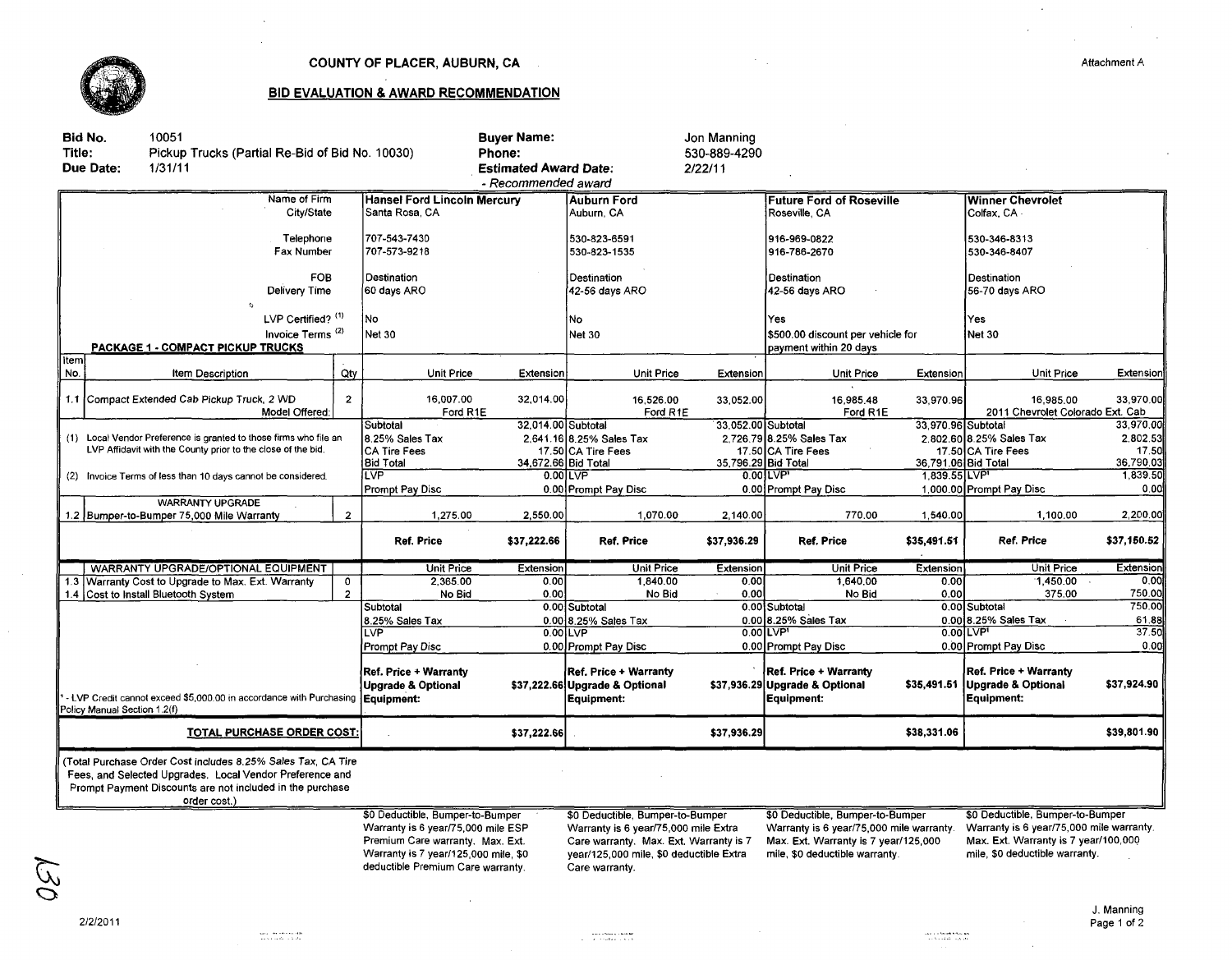

#### COUNTY OF PLACER, AUBURN, CA

#### BID EVALUATION & AWARD RECOMMENDATION

|                                                                                                     | Bid No.                                                                                                                                                                                               | 10051                                                          |                            |                             |                                                                             | <b>Buyer Name:</b>           |                                                                  | Jon Manning                   |                                                                              |                               |                                                                             |              |
|-----------------------------------------------------------------------------------------------------|-------------------------------------------------------------------------------------------------------------------------------------------------------------------------------------------------------|----------------------------------------------------------------|----------------------------|-----------------------------|-----------------------------------------------------------------------------|------------------------------|------------------------------------------------------------------|-------------------------------|------------------------------------------------------------------------------|-------------------------------|-----------------------------------------------------------------------------|--------------|
| Title:                                                                                              |                                                                                                                                                                                                       | Pickup Trucks (Partial Re-Bid of Bid No. 10030)                |                            |                             | Phone:                                                                      |                              |                                                                  | 530-889-4290                  |                                                                              |                               |                                                                             |              |
|                                                                                                     | Due Date:                                                                                                                                                                                             | 1/31/11                                                        |                            |                             |                                                                             | <b>Estimated Award Date:</b> |                                                                  | 2/22/11                       |                                                                              |                               |                                                                             |              |
|                                                                                                     | - Recommended award                                                                                                                                                                                   |                                                                |                            |                             |                                                                             |                              |                                                                  |                               |                                                                              |                               |                                                                             |              |
|                                                                                                     |                                                                                                                                                                                                       |                                                                | Name of Firm               |                             | <b>Hansel Ford Lincoln Mercury</b>                                          |                              | <b>Auburn Ford</b>                                               |                               | <b>Future Ford of Roseville</b>                                              |                               | <b>Winner Chevrolet</b>                                                     |              |
|                                                                                                     | City/State                                                                                                                                                                                            |                                                                |                            | Santa Rosa, CA              |                                                                             | Auburn, CA                   |                                                                  | Roseville, CA                 |                                                                              | Colfax, CA                    |                                                                             |              |
|                                                                                                     | Telephone                                                                                                                                                                                             |                                                                |                            | 707-543-7430                |                                                                             | 530-823-6591                 |                                                                  | 916-969-0822                  |                                                                              | 530-346-8313                  |                                                                             |              |
| Fax Number                                                                                          |                                                                                                                                                                                                       |                                                                |                            | 707-573-9218                |                                                                             | 530-823-1535                 |                                                                  | 916-786-2670                  |                                                                              | 530-346-8407                  |                                                                             |              |
| <b>FOB</b><br>Delivery Time                                                                         |                                                                                                                                                                                                       |                                                                |                            | Destination<br>120 days ARO |                                                                             | <b>Destination</b><br>N/A    |                                                                  | Destination<br>56-70 days ARO |                                                                              | Destination<br>56-70 days ARO |                                                                             |              |
|                                                                                                     |                                                                                                                                                                                                       |                                                                |                            |                             |                                                                             |                              |                                                                  |                               |                                                                              |                               |                                                                             |              |
| LVP Certified? (1)                                                                                  |                                                                                                                                                                                                       |                                                                | ،No                        |                             | No                                                                          |                              | Yes                                                              |                               | Yes.                                                                         |                               |                                                                             |              |
| Invoice Terms <sup>(2)</sup><br>PACKAGE 2 - 1 TON, 4X4 PICKUP TRUCKS                                |                                                                                                                                                                                                       |                                                                | <b>Net 30</b>              |                             | Net 30                                                                      |                              | \$500.00 discount per vehicle for<br>payment within 20 days      |                               | Net 30                                                                       |                               |                                                                             |              |
| <b>Item</b><br>No.                                                                                  |                                                                                                                                                                                                       | Item Description                                               |                            | Qty                         | Unit Price                                                                  | Extension                    | Unit Price                                                       | Extension                     | <b>Unit Price</b>                                                            | Extension                     | <b>Unit Price</b>                                                           | Extension    |
|                                                                                                     |                                                                                                                                                                                                       |                                                                |                            |                             |                                                                             |                              |                                                                  |                               |                                                                              |                               |                                                                             |              |
|                                                                                                     |                                                                                                                                                                                                       | 2.1 1 Ton, 4x4, Long Bed Pickup                                | Model Offered:             |                             | No Bid                                                                      | 0.00                         | No Bid                                                           | 0,00                          | 27,208.00<br>Ford F3B                                                        | 108.832.00                    | 24.945.00<br>2011 Chevy Silverado 3500HD 4x4                                | 99.780.00    |
|                                                                                                     |                                                                                                                                                                                                       |                                                                |                            |                             | Subtotal                                                                    |                              | 0.00 Subtotal                                                    |                               | 0.00 Subtotal                                                                | 108,832.00 Subtotal           |                                                                             | 99,780.00    |
|                                                                                                     |                                                                                                                                                                                                       | (1) Local Vendor Preference is granted to those firms who file |                            |                             | 8.25% Sales Tax                                                             |                              | 0.00 8.25% Sales Tax                                             |                               | 0.00 8.25% Sales Tax                                                         |                               | 8,978.64 8.25% Sales Tax                                                    | 8,231.85     |
|                                                                                                     |                                                                                                                                                                                                       | an LVP Affidavit with the County prior to the close of the     |                            |                             | <b>CA Tire Fees</b>                                                         |                              | 0.00 CA Tire Fees                                                |                               | 0.00 CA Tire Fees                                                            |                               | 35.00 CA Tire Fees                                                          | 35.00        |
|                                                                                                     | bid.                                                                                                                                                                                                  |                                                                |                            |                             | <b>Bid Total</b>                                                            |                              | 0.00 Bid Total                                                   |                               | 0.00 Bid Total                                                               | 117,845.64 Bid Total          |                                                                             | 108,046.85   |
|                                                                                                     |                                                                                                                                                                                                       | (2) Invoice Terms of less than 10 days cannot be considered.   |                            |                             | $\overline{\text{LVP}}$                                                     |                              | 0.00LVP                                                          |                               | $0.00$ LVP <sup>1</sup>                                                      | 5.000.00 LVP1                 |                                                                             | 5,000.00     |
|                                                                                                     |                                                                                                                                                                                                       |                                                                |                            |                             | Prompt Pay Disc                                                             |                              | 0.00 Prompt Pay Disc                                             |                               | 0.00 Prompt Pay Disc                                                         |                               | 2,000.00 Prompt Pay Disc                                                    | 0.00         |
|                                                                                                     |                                                                                                                                                                                                       | <b>WARRANTY UPGRADE</b>                                        |                            |                             |                                                                             |                              |                                                                  |                               |                                                                              |                               |                                                                             |              |
|                                                                                                     |                                                                                                                                                                                                       | 2.2 Bumper-to-Bumper 72,000 Mile Warranty                      |                            | 4                           | 0.00                                                                        | 0.00                         | 0.00                                                             | 0.00                          | 1,035.00                                                                     | 4,140.00                      | 1,641.00                                                                    | 6,564.00     |
|                                                                                                     |                                                                                                                                                                                                       |                                                                |                            |                             | Ref. Price                                                                  | \$0.00                       | Ref. Price                                                       | \$0.00                        | Ref. Price                                                                   | \$114,985.64                  | Ref. Price                                                                  | \$109,610.85 |
|                                                                                                     |                                                                                                                                                                                                       | WARRANTY UPGRADE/OPTIONAL EQUIPMENT                            |                            |                             | <b>Unit Price</b>                                                           | <b>Extension</b>             | Unit Price                                                       | <b>Extension</b>              | <b>Unit Price</b>                                                            | Extension                     | Unit Price                                                                  | Extension    |
|                                                                                                     |                                                                                                                                                                                                       | 2.3 Warranty Cost to Upgrade to Max. Ext. Warranty             |                            | 0                           | 0.00                                                                        | 0.00                         | 0.00                                                             | 0.00                          | 2.465.00                                                                     | 0.00                          | 2,002.00                                                                    | 0.00         |
| 2.4                                                                                                 |                                                                                                                                                                                                       | Cost to Upgrade Lightbar to LFL Liberty SX Series              |                            |                             | 0.00                                                                        | 0.00                         | 0.00                                                             | 0.00                          | 200.00                                                                       | 800.00                        | 2,123.00                                                                    | 8,492.00     |
|                                                                                                     |                                                                                                                                                                                                       | 2.5 Cost to Install Bluetooth System                           |                            | $\blacktriangle$            | 0.00                                                                        | 0.00                         | 0.00                                                             | 0.00                          | 486.00                                                                       | 1.944.00                      | 375.00                                                                      | 1,500.00     |
|                                                                                                     |                                                                                                                                                                                                       |                                                                |                            |                             | Subtotal                                                                    |                              | 0.00 Subtotal                                                    |                               | 0.00 Subtotal                                                                |                               | 2,744.00 Subtotal                                                           | 9,992.00     |
|                                                                                                     |                                                                                                                                                                                                       |                                                                |                            |                             | 8.25% Sales Tax                                                             |                              | 0.00 8.25% Sales Tax                                             |                               | 0.00 8.25% Sales Tax                                                         |                               | 226.38 8.25% Sales Tax                                                      | 824.34       |
|                                                                                                     |                                                                                                                                                                                                       |                                                                |                            |                             | VP                                                                          |                              | 0.00 LVP                                                         |                               | 0.00LVP*                                                                     |                               | 0.00LVP1                                                                    | 0.00<br>0.00 |
|                                                                                                     |                                                                                                                                                                                                       |                                                                |                            |                             | Prompt Pay Disc                                                             |                              | 0.00 Prompt Pay Disc                                             |                               | 0.00 Prompt Pay Disc                                                         |                               | 0.00 Prompt Pay Disc                                                        |              |
| - LVP Credit cannot exceed \$5,000.00 in accordance with<br>Purchasing Policy Manual Section 1.2(f) |                                                                                                                                                                                                       |                                                                |                            |                             | <b>Ref. Price + Warranty</b><br><b>Upgrade &amp; Optional</b><br>Equipment: |                              | Ref. Price + Warranty<br>\$0.00 Upgrade & Optional<br>Equipment: |                               | Ref. Price + Warranty<br>\$0.00 Upgrade & Optional<br>Equipment:             | \$117,956.02                  | <b>Ref. Price + Warranty</b><br><b>Upgrade &amp; Optional</b><br>Equipment: | \$120,427.19 |
|                                                                                                     |                                                                                                                                                                                                       |                                                                | TOTAL PURCHASE ORDER COST: |                             |                                                                             | \$0,00                       |                                                                  | \$0.00                        |                                                                              | \$124.956.02                  |                                                                             | \$125,427.19 |
|                                                                                                     |                                                                                                                                                                                                       |                                                                |                            |                             |                                                                             |                              |                                                                  |                               |                                                                              |                               |                                                                             |              |
|                                                                                                     | (Total Purchase Order Cost includes 8.25% Sales Tax, CA Tire<br>Fees, and Selected Upgrades, Local Vendor Preference and<br>Prompt Payment Discounts are not included in the purchase<br>order cost.) |                                                                |                            |                             |                                                                             |                              |                                                                  |                               |                                                                              |                               |                                                                             |              |
|                                                                                                     |                                                                                                                                                                                                       |                                                                |                            |                             |                                                                             |                              |                                                                  |                               | \$0 Deductible, Bumper-to-Bumper<br>Marranty is 6 year (72.000 mile warranty |                               | \$0 Deductible, Bumper-to-Bumper<br>Marranty is a 6 year/75,000 mile        |              |

 $\mathcal{A}^{\mathcal{A}}$ 

Warranty is 6 year/72,000 mile warranty. Max. Ext. Warranty is 7 year/125,000 mile, \$0 deductible warranty.

Warranty is a 6 year/75,000 mile warranty. Max. Ext. Warranty is 7 year/100,000 mile, \$0 deductible warranty.

 $\mathcal{A}_k$ 

21212011

فكما

 $\mathcal{A}$ 

J. Manning Page 2 of 2